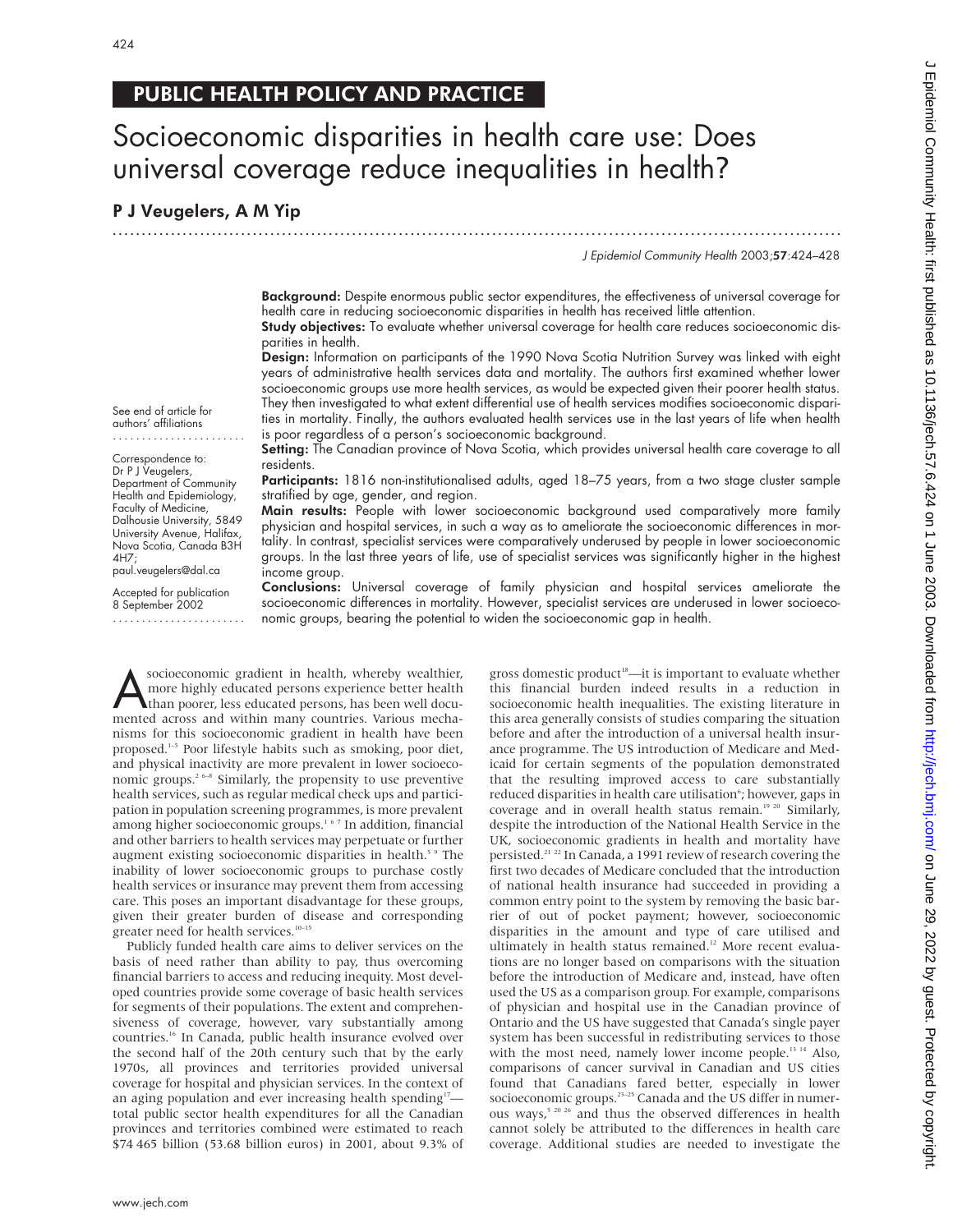|  | Table 1 Characteristics of participants of the Nova Scotia Nutrition Survey |  |  |  |  |  |
|--|-----------------------------------------------------------------------------|--|--|--|--|--|
|--|-----------------------------------------------------------------------------|--|--|--|--|--|

| Characteristic                         | Included<br>$(n=1816)$ | Excluded (no<br>linkable<br>identifiers)<br>$(n=82)$ | p value* | Excluded (income<br>missing) ( $n=300$ ) p valuet |        |
|----------------------------------------|------------------------|------------------------------------------------------|----------|---------------------------------------------------|--------|
| Mean age in years (SD)                 | 49.2 (15.3)            | 34.8(15.5)                                           | < 0.01   | 50.5 (17.4)                                       | 0.25   |
| $Sex (\%)$                             |                        |                                                      |          |                                                   |        |
| Female                                 | 909 (50.1)             | 44 (53.7)                                            | 0.52     | 186 (62.0)                                        | < 0.01 |
| Male                                   | 907 (49.9)             | 38(46.3)                                             |          | 114(38.0)                                         |        |
| Smoker (%)                             | 571 (31.4)             | 26(31.7)                                             | 0.96     | 77 (25.7)                                         | 0.04   |
| Body mass index (%)                    |                        |                                                      |          |                                                   |        |
| $20$                                   | 83 (4.6)               | 10(12.2)                                             | < 0.01   | 15(5.0)                                           | 0.18   |
| $20$ to $< 27$                         | 903 (49.7)             | 52 (63.4)                                            |          | 132 (44.0)                                        |        |
| $\geq 27$                              | 830 (45.7)             | 20(24.4)                                             |          | 153(51.0)                                         |        |
| Diabetic (%)                           | 148(8.2)               | 1(1.2)                                               | 0.021    | 32 (10.7)                                         | 0.15   |
| Household income (%)                   |                        |                                                      |          |                                                   |        |
| $<$ \$20000                            | 571 (31.4)             | 18(22.0)                                             |          |                                                   |        |
| $$20000$ to $< $40000$                 | 713 (39.3)             | 24 (29.3)                                            |          |                                                   |        |
| $\geq$ \$40000                         | 532 (29.3)             | 28 (34.2)                                            |          |                                                   |        |
| Missing                                |                        | 12(14.6)                                             |          | 300 (100.0)                                       |        |
| Education (%)                          |                        |                                                      |          |                                                   |        |
| Less than high school                  | 786 (43.3)             | 23(28.1)                                             | < 0.01   | 157(52.3)                                         | < 0.01 |
| High school, trade/vocational training | 526 (29.0)             | 19(23.2)                                             |          | 81 (27.0)                                         |        |
| College/university                     | 504 (27.8)             | 40 (48.8)                                            |          | 62 (20.7)                                         |        |
| Family physician services              |                        |                                                      |          |                                                   |        |
| Median annual services (IQ range)      | 4.75 (6.38)            |                                                      |          | 5.07(5.25)                                        | 0.19   |
| Specialist physician services          |                        |                                                      |          |                                                   |        |
| Median annual services (IQ range)      | 1.25(3.50)             | -                                                    |          | 1.25(3.63)                                        | 0.99   |
| Hospital services – any use $(\%)$     | 1146(63.1)             |                                                      |          | 178 (59.3)                                        | 0.21   |
| Deaths (%)                             | 149(8.2)               | -                                                    |          | 31(10.3)                                          | 0.22   |
|                                        |                        |                                                      |          |                                                   |        |

SD, standard deviation; IQ, range: interquartile range. \*Probability that participants excluded because no linkage could be established do not ditter from<br>included participants. †Probability that participants excluded beca <5, we apply Fisher's exact test.

adequacy of universal coverage in reducing socioeconomic disparities.

In this study, we use three approaches to evaluate whether universal coverage for health care reduces socioeconomic disparities in health. Firstly, we evaluate whether lower socioeconomic groups use more health services, as would be expected given their poorer health status. However, even if their use of health services is higher, this may still be inadequate to meet their greater needs and may potentially contribute to further inequalities in health. Therefore, in our second approach we evaluate to what extent the use of health services affects socioeconomic disparities in mortality. In the last years of life, health is poor and health care use is heavy, regardless of a person's socioeconomic background. In the absence of barriers to health care, it would be assumed that the demand for health services is similar across socioeconomic groups. As a third approach, we examine differential health care use by socioeconomic status in the last years of life.

## METHODS

#### Study design and health measures

This study used data on participants of the Nova Scotia Nutrition Survey, linked with information on subsequent use of health services and vital statistics.<sup>5,9,27</sup> The survey was held in 1990 and consisted of 2198 non-institutionalised residents of the Canadian province of Nova Scotia, aged 18–75 years, from a two stage cluster sample stratified by age, gender, and region. Survey information of 82 participants (3.8%) could not be linked with provincial health care databases and vital statistics and thus were not included in the analyses. The remaining 2116 survey participants were categorised into socioeconomic strata on the basis of their household income (less than \$20 000; \$20 000 to \$39 999; and \$40 000 or more). As the question on income was elective, this information was not available for 300 participants (13.6%). Analyses were therefore restricted to the remaining 1816 participants. Information on health care use included the number of family physician services, specialist services, and days in hospital

during the eight years afer the interview. During these eight years, 79 (4.4 %) participants migrated out of Nova Scotia while 149 (8.2%) died; their observations, until the date of departure or death, were included in the analyses. The database linkages used in this study were approved by the Health Sciences Human Research Ethics Board of Dalhousie University, Halifax, Nova Scotia, Canada.

## Analytical approaches

We compared characteristics and health outcomes of survey participants that were included and excluded from the present analyses using  $\chi^2$ , median, and *t* tests.

We evaluated whether public health care reduces socioeconomic disparities in health in three different ways. Firstly, we described health care use (family physician services, specialist services, and days in hospital) for each of the socioeconomic strata during the eight years of follow up. As the distributions of health services use are highly skewed, we calculated the median number of health services in each stratum. In addition, we dichotomised health services use into low and heavy categories, using the median as a cut off, and calculated age and gender adjusted odds ratios of low compared with heavy health services use across socioeconomic strata using logistic regression.

Secondly, we evaluated the interrelations between health services use, socioeconomic background, and mortality during the eight years of study. We quantified socioeconomic differences in mortality in terms of age adjusted and gender adjusted odds ratios using logistic regression. When these odds ratios are further adjusted for health services use, the new odds ratios will be closer to unity if health services are used comparatively more by people of lower socioeconomic background and with comparatively poor health. In contrast, the adjustment for health services use will result in diverging odds ratios if people of lower socioeconomic background and with poor health use comparatively fewer health services. We present age and gender adjusted odds ratios for mortality by income category and odds ratios further adjusted for use of family physician and specialist services and days in hospital.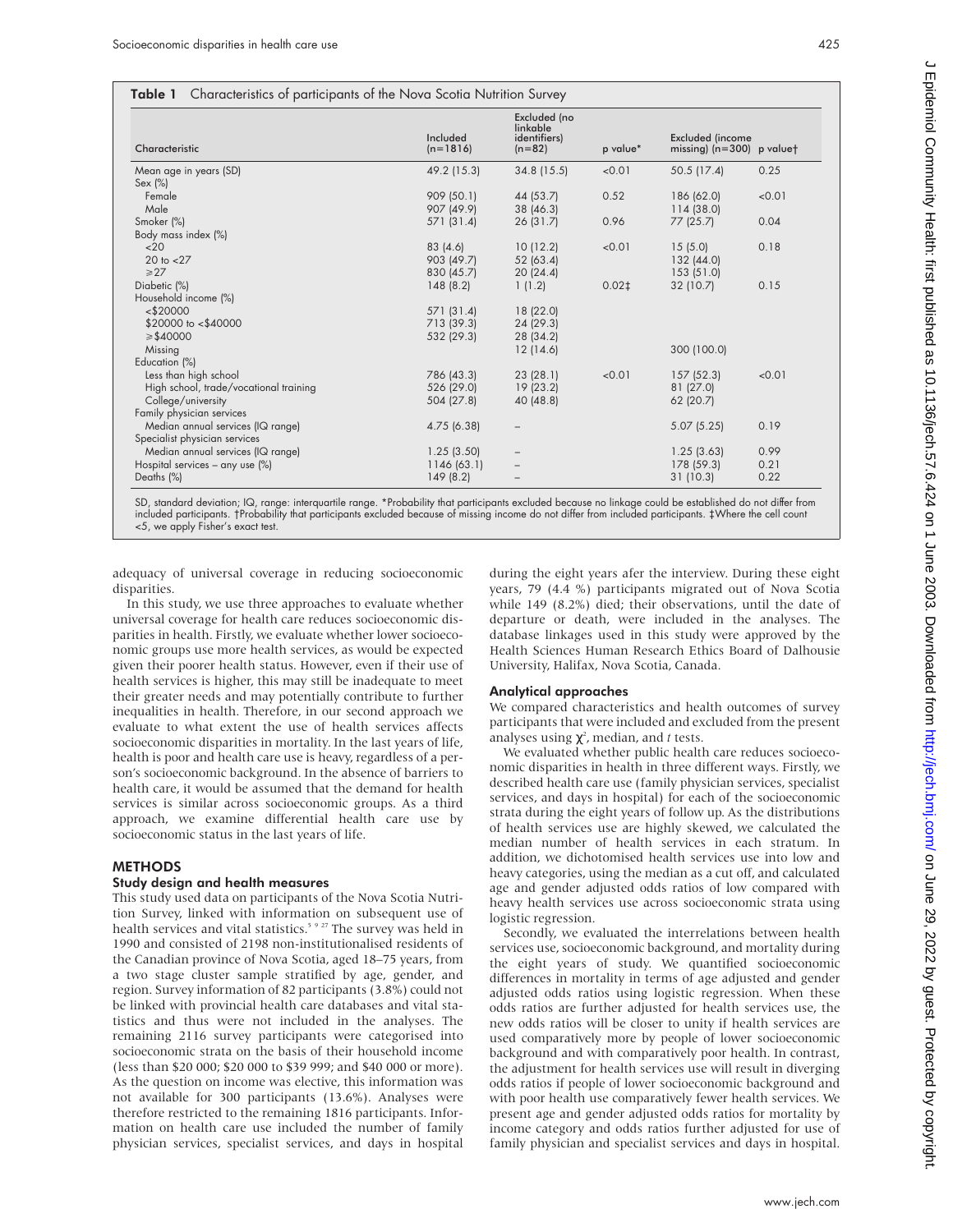|                 | Family physician services |           |                  | Specialist services |           |                  | Days in hospital |           |                  |
|-----------------|---------------------------|-----------|------------------|---------------------|-----------|------------------|------------------|-----------|------------------|
| Income          | N                         | OR        | 95% CI           | N                   | OR        | 95% CI           | N                | OR        | 95% CI           |
| $<$ \$20000     | 6.88                      | reference |                  | 1.88                | reference |                  | 0.75             | reference |                  |
| \$20000-\$40000 | 4.38                      | 0.65      | 0.52 to 0.83     | 1.25                | 1.02      | $0.81$ to $1.30$ | 0.00             | 0.62      | $0.49$ to $0.79$ |
| $>$ \$40000     | 3.75                      | 0.51      | $0.39$ to $0.66$ | 1.00                | 0.96      | $0.74$ to 1.25   | 0.00             | 0.58      | 0.45 to 0.75     |

N, Median annual number of family physician services, specialist services, or days of hospitalisation; OR, odds ratio adjusted for age and gender differences; 95% CI, 95% confidence intervals of odds ratio.



Figure 1 Distribution of study participants and health services use by income.

In a third analytical approach, we investigated health services use in the last years of life assuming that health in these years is poor regardless of socioeconomic background. For those who died during follow up, we described health services use (family physician services, specialist services, and days in hospital) during the three years preceding death for each of the socioeconomic strata. Here we also dealt with skewed distributions by using median values and calculating odds ratios that characterised the socioeconomic variation in low (below median) and heavy (above median) health services use.

We followed published guidelines<sup>28</sup> for the longitudinal analysis of surveys with stratified sampling, which recommend adjusting for all variables used in defining sample weights (age, sex, and region), without incorporating these weights. As region did not substantially affect our estimates of interest, we retained only age and sex as covariates. Data were analysed using S-PLUS 2000 software.

## RESULTS

Table 1 presents the characteristics and health outcomes of the 1816 participants with complete information in comparison with the 82 (3.8%) that were excluded because of missing

linkable identifiers, and with the 300 (13.6%) that were excluded because of missing information on household income. The 82 for whom data linkage could not be established were substantially younger and from a higher income and better educated background. This clearly represents a young prosperous subgroup including students whose high mobility hampered linkages. The 300 with missing information on income were more likely to be female, nonsmokers, and less educated, but did not substantially differ from included participants with respect to health services use.

Figure 1 provides an initial visualisation of the distribution of health services use by income group. Participants who reported a household income of less than \$20 000 constituted 31% of the study population and used disproportionately more health services; of all services delivered to this study population, the low income group used 43% of the family physician services, 38% of the specialist services, and 50% of the days in hospital. Participants with a household income of more than \$40 000 constituted 29% of the study population and used 21% of the family physician services, 26% of the specialist services, and 13% of the days in hospital. This figure should be interpreted with caution, as differences are not controlled for the effects of age and gender. Table 2 presents the age and gender adjusted odds ratios for health services use by income group. Participants with an income of more than \$40 000 were about half as likely (odds ratio  $=0.51$ ) to be heavy users of family physician services than those with an income of less than \$20 000. These differences were statistically significant. Variation in specialist services use across income groups was substantially less; all income groups had comparatively even distributions of heavy versus low users. With respect to hospital use, figures similar to those for family physician use were obtained; participants with higher income had fewer days in hospital than those in the lower income groups. These differences were also statistically significant.

Table 3 shows the differences in mortality by income group. The odds ratios adjusted for age and gender indicate lower mortality with increasing income (odds ratios of 0.79 and 0.56 for middle and high income groups respectively). These differences were attenuated by accounting for level of family physician services used (odds ratios of 0.90 and 0.68). Although the differences are not statistically significant, the attenuation suggests that family physician services were used more heavily by individuals with lower income and poorer health. Based on the premise that health services benefit

Table 3 Mortality differentials by income and health services use among participants of the Nova Scotia Nutrition Survey

|                 |                         |           |                  | Family physician services |                         | Specialist services |                  | Days in hospital |                         |
|-----------------|-------------------------|-----------|------------------|---------------------------|-------------------------|---------------------|------------------|------------------|-------------------------|
| Income          | Deaths/<br>participants | OR        | 95% CI           | OR                        | 95% CI                  | OR                  | 95% CI           | <b>OR</b>        | 95% CI                  |
| $<$ \$20000     | 85/571                  | reference |                  | reference                 |                         | reference           |                  | reference        |                         |
| \$20000-\$40000 | 47/713                  | 0.79      | $0.52$ to $1.19$ | 0.90                      | $0.58$ to 1.41          | 0.70                | $0.45$ to 1.10   | 0.82             | $0.50 \text{ to } 1.34$ |
| $>$ \$40000     | 17/532                  | 0.56      | $0.31$ to $1.02$ | 0.68                      | $0.36 \text{ to } 1.26$ | 0.33                | $0.17$ to $0.66$ | 0.66             | 0.34 to 1.27            |

OR, odds ratio are all adjusted for age and gender differences and, in the corresponding columns, further adjusted for family physician services, specialist services, or days in hospital; 95% CI, 95% confidence intervals.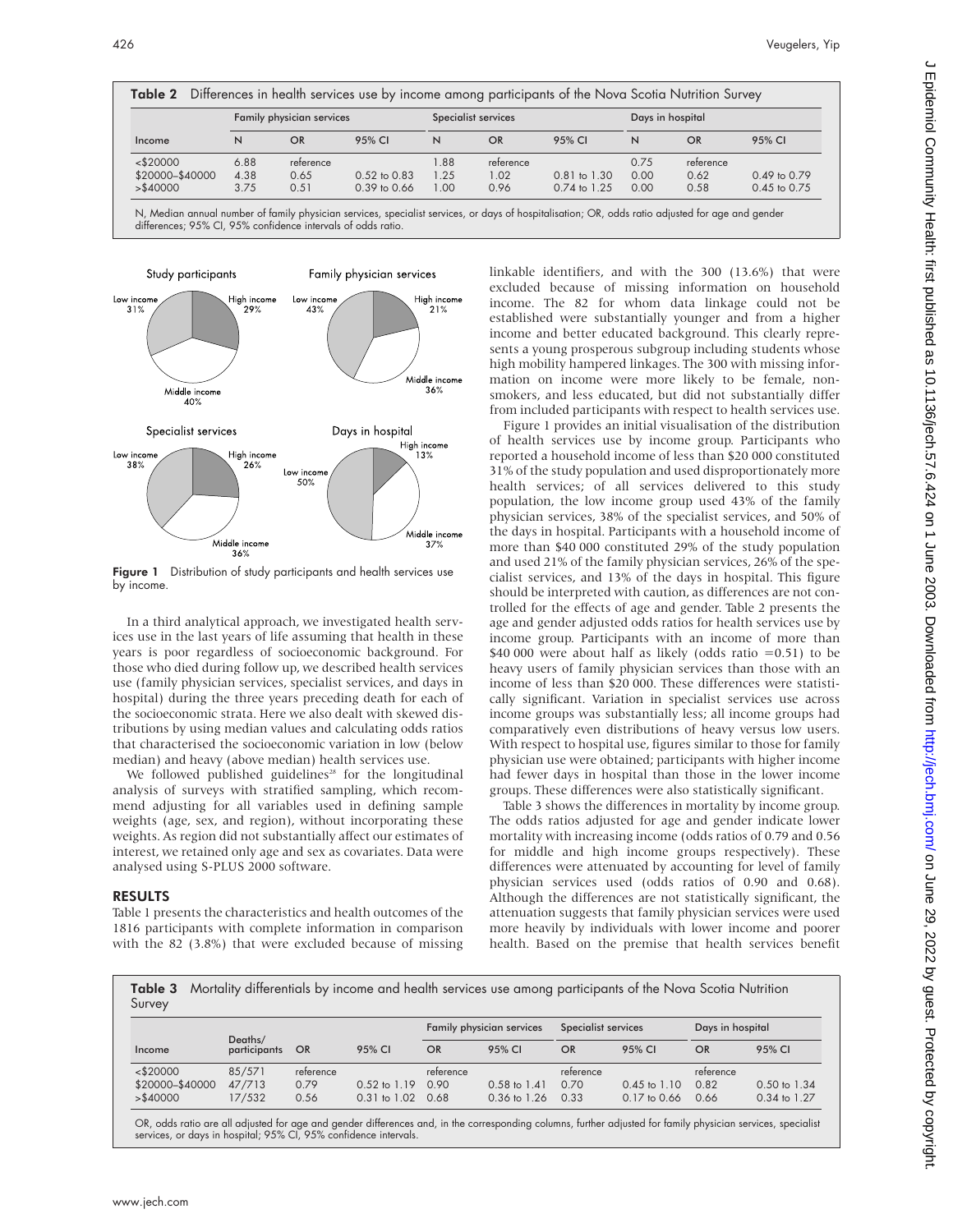Table 4 Differences in health services use in the three years before death among participants of the Nova Scotia Nutrition Survey

| <b>Family physician services</b>              |                         |                           |                                  | Specialist services   |                          |                                   | Days in hospital       |                           |                                  |
|-----------------------------------------------|-------------------------|---------------------------|----------------------------------|-----------------------|--------------------------|-----------------------------------|------------------------|---------------------------|----------------------------------|
| Income                                        | N                       | <b>OR</b>                 | 95% CI                           | N                     | OR                       | 95% CI                            | N                      | OR                        | 95% CI                           |
| $<$ \$20000<br>\$20000-\$40000<br>$>$ \$40000 | 13.57<br>16.64<br>15.38 | reference<br>1.12<br>0.36 | 0.54 to 2.31<br>$0.11$ to $1.14$ | 5.90<br>7.18<br>20.10 | reference<br>.07<br>4.67 | $0.52$ to $2.22$<br>1.35 to 16.22 | 7.76<br>12.44<br>11.83 | reference<br>1.20<br>1.27 | 0.58 to 2.49<br>$0.43$ to $2.00$ |

N, Median number of annual family physician services, specialist services or days of hospitalisation; OR, odds ratio adjusted for age and gender differences; 95% CI, 95% confidence intervals of odds ratio.

## Key points

- Universal coverage of family physician and hospital services ameliorates the socioeconomic differences in mortality.
- Despite universal coverage of specialist services, these services are underused in lower socioeconomic groups, bearing the potential to widen the socioeconomic gap in health.

health, these figures also indicate that family physician services reduced income disparities in mortality. Adjusting for specialist services use (odds ratios of 0.70 and 0.33) augmented the variation in mortality, indicating that specialist care did not contribute to a reduction in socioeconomic disparities. Accounting for days in hospital had an attenuating effect on income differences in mortality (odds ratios of 0.82 and 0.66) similar to the effect of family physician services.

Table 4 presents results of analyses similar to table 2 but only for the 149 participants who died during follow up. As would be expected, the level of health services use was much higher in the last years of life than in the general population (comparing median values presented in table 4 versus table 2). There was some variation in level of family physician services and hospital days used by income group, although not statistically significant. In contrast, specialist services use in the last years of life was significantly higher in the highest income group.

#### **DISCUSSION**

Lower socioeconomic groups experience poorer health status and have higher health care needs. This study shows that people with lower socioeconomic background and with poor health used comparatively more family physician and hospital services and in such a way as to ameliorate the socioeconomic differences in mortality. In contrast, specialist services were comparatively less used by people with lower socioeconomic background and with poor health; this underuse bears the potential to widen the socioeconomic gap in health.

Ecological comparisons of neighbourhoods within the Canadian cities of Winnipeg and Toronto demonstrated greater use of health services in lower income neighbourhoods relative to more affluent neighbourhoods.<sup>29 30</sup> Similar trends were observed among people participating in the Canadian National Population Health Survey<sup>31</sup> and in this study. Clearly, the poorer health of lower socioeconomic groups drives their increased use of health services, and universal coverage allows this to happen. To investigate whether this increased use of health services in lower socioeconomic groups is sufficient to meet their greater needs, researchers have quantified health services use while adjusting for socioeconomic differences in health care needs. In this respect, they have used self rated health and self reported health problems as proxies for health care need. Using such proxies, Dunlop et al<sup>32</sup> found that people of lower socioeconomic background consulted their family physician more frequently even if their higher needs for health

## Policy implications

- Universal coverage of health care can be an effective means to reduce socioeconomic disparities in health.
- Identification of underused specialist services is important to facilitate health policy and targeted interventions aimed at further reduction of socioeconomic disparities in health.

services were controlled for. Specialist services, in contrast, were more frequently reported in higher income groups.<sup>32</sup> With respect to hospital care, Newbold et al<sup>33</sup> found no statistical differences among socioeconomic groups when differences in need for health services were controlled for. These findings are in agreement with our observations of health services use in the last three years of life, during which we assumed that need for health services was high regardless of a person's socioeconomic background. The studies by Dunlop *et al* and Newbold *et al* used self reported health services use based on national cross sectional surveys, whereas we conducted longitudinal analysis based on eight years of administrative health services data within the province of Nova Scotia. Also, the referenced studies considered need for health services use that was proxied by self rated health and self reported health problems, whereas we considered mortality during the eight years of follow up as a health outcome. The differing designs and populations of the above studies strengthen the mutual concern that specialist services do not equitably reach lower socioeconomic groups despite the existence of universal coverage. Furthermore, this study adds to the above findings by demonstrating that differential use of specialist services bears the potential to widen the socioeconomic gap in health, whereas family physician and hospital services are demonstrated to ameliorate the socioeconomic differences in mortality.

The increased use of family physician and hospital services in lower socioeconomic groups seems to correspond to their higher need resulting from their poorer health. This mechanism may contribute to the attenuation of the socioeconomic gradient in health. An example; hypertension is more prevalent in lower socioeconomic groups (A M Yip, *et al*, XVI IEA World Congress of Epidemiology, Montreal, QC, 18–22 August 2002). Family physician practice to control hypertension will reduce the cardiovascular risk burden that will particularly benefit the health of lower socioeconomic groups, thus contributing to the amelioration of the socioeconomic gradient in health. This study also showed that specialist services were comparatively less used in lower socioeconomic groups, while their need is again expected to be higher. This lower use of specialist services may be a result of differential referral to specialist services, as reported previously.<sup>7 29 32</sup> <sup>3</sup>

The high location rate (75%) and response rate (79%) of the Nova Scotia Nutrition Survey should be considered as an additional strength of this study. However, the exclusion of 3.8% of participants without linkable identifiers and 13.6% without income information should be acknowledged as a limitation affecting the generalisability of the present results.